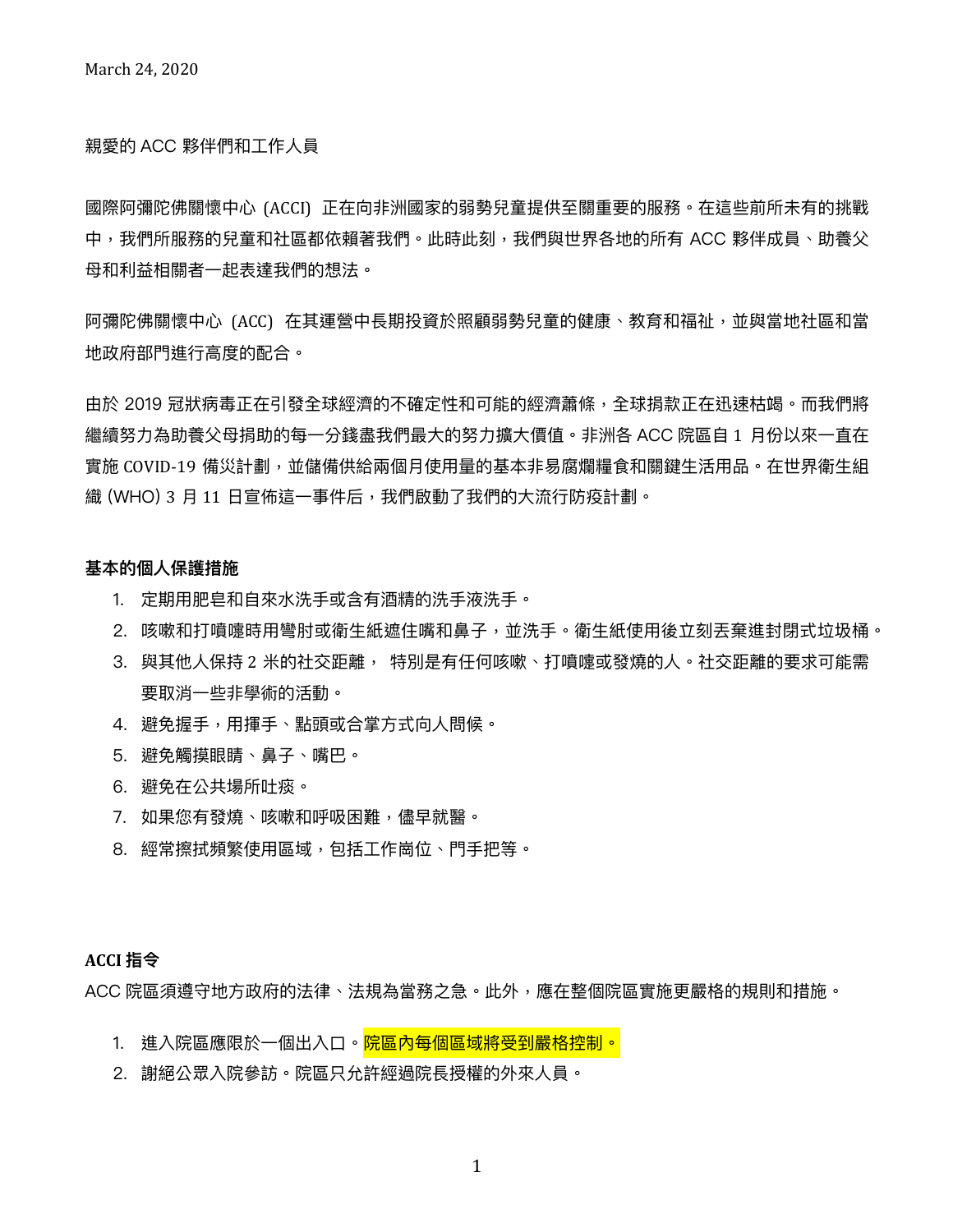- 3.所有院區和學校工作人員、兒童、義工和承包商 (如果允許進入) 均需在抵達前和抵達時進行體溫 檢查,並定期測試, 這將嚴格執行,沒有例外。須詳細記錄進出院區者姓名、時間、聯繫方式、 體溫、拜訪地點,單位等相關資料。
- 4. 院區的家庭日將暫停。
- 5. 所有外部參訪團將暫停。
- 6. 就病毒的症狀和感染風險向所有員工和義工持續宣導防疫觀念。在院區張貼這些症狀和規則。
- 7. 如果在同一地點無法達到 2 米的社交距離要求,非學術活動可能需要分成較小的組進行, 分批、 分地點、不同時段完成 (例如,早、晚課、用餐、出坡或其他活動等)。
- 8. 自 3 月 18 日起,任何新聘海外職員 (員工/義工) 不得前往非洲任何院區,直到國家與 WHO 公告 疫情警報解除。
- 9. 若服務合約期滿,在 Covid-19 疫情期間到期,希望返回居住國的海外工作人員/ 義工,入境規範 以該國規定辦理。
- 10. 在 Covid-19 疫情期間服務合約到期,不希望返回居住國的海外工作人員/義工, 並同意延後回國者, 可延長服務合約,依照合約由 ACC 負責所有改票費⽤、薪資等。
- 11. 若在 Covid-19 疫情期間服務合約未滿,欲提前解除合約返回居住國的海外工作人員/義工,需自 行負責回程機票等相關費用及各項手續,離開院區後的一切風險需自行承擔,並簽立切結書。
- 12. 避免在國內、地區和國際上進行不必要的外出/旅行。有必要的出門/旅行包括前往學校、工作場 所、超市、銀行、加油站、藥店、基於同情理由的外出/旅行和緊急情況。
- 13. 對於在受影響國家/地區過境的 ACC 工作人員/義工,必須實行 14 天的自我隔離。
- 14. 不允許員工借款或預支工資。
- 15. 根據財務狀況而定, 在這些具有挑戰性的時期, 除非勞工部有另行規定,我們將支援我們的當地 員工 (包括院童在 COVID-19 期間返回村莊時的保姆), 繼續保留其工作並發於工資。
- 16. 若當地政府規定須關閉學校:
	- a) 並規定將院童送回原生家庭 (部落), 須做出建設性的計劃,院區在國家規定關閉學校期滿, 分批接回院童 (考慮當地人力、物資、隔離位置等),自主管理 14 天後,再將下一批接回。
	- b) 但無強制規定須將院童送回原⽣家庭 (部落) ,即院童仍在院區,當地老師放假。開學前可分 小組化進行活動學習以加強中英文程度 (前提當地學校老師放假,且院區其他師資充足)。
- 17. 記錄院區所有依據國家政府法規所做的相關決定。
- 18. 保持警惕,不斷密切關注疫情的變化,與當地衛生局保持聯絡,跟蹤世界衛生組織非洲區域辦事 處 https://www.afro.who.int/health-topics/coronavirus-covid-19 的最新情況。
- 19. ACC 的所有本地和國際工作人員/義工應嚴格遵守 ACCI 指令和該國政府對 COVID-19 疫情而實施 的防疫措施, 以及當地法律和法規。員工/義工違反當地法律法規者,對公共健康構成風險是無法 受到容忍的,根據相關規定,可能導致立即解僱。
- 20. 所有員工/義工都應熟悉 ACCI 舉報政策。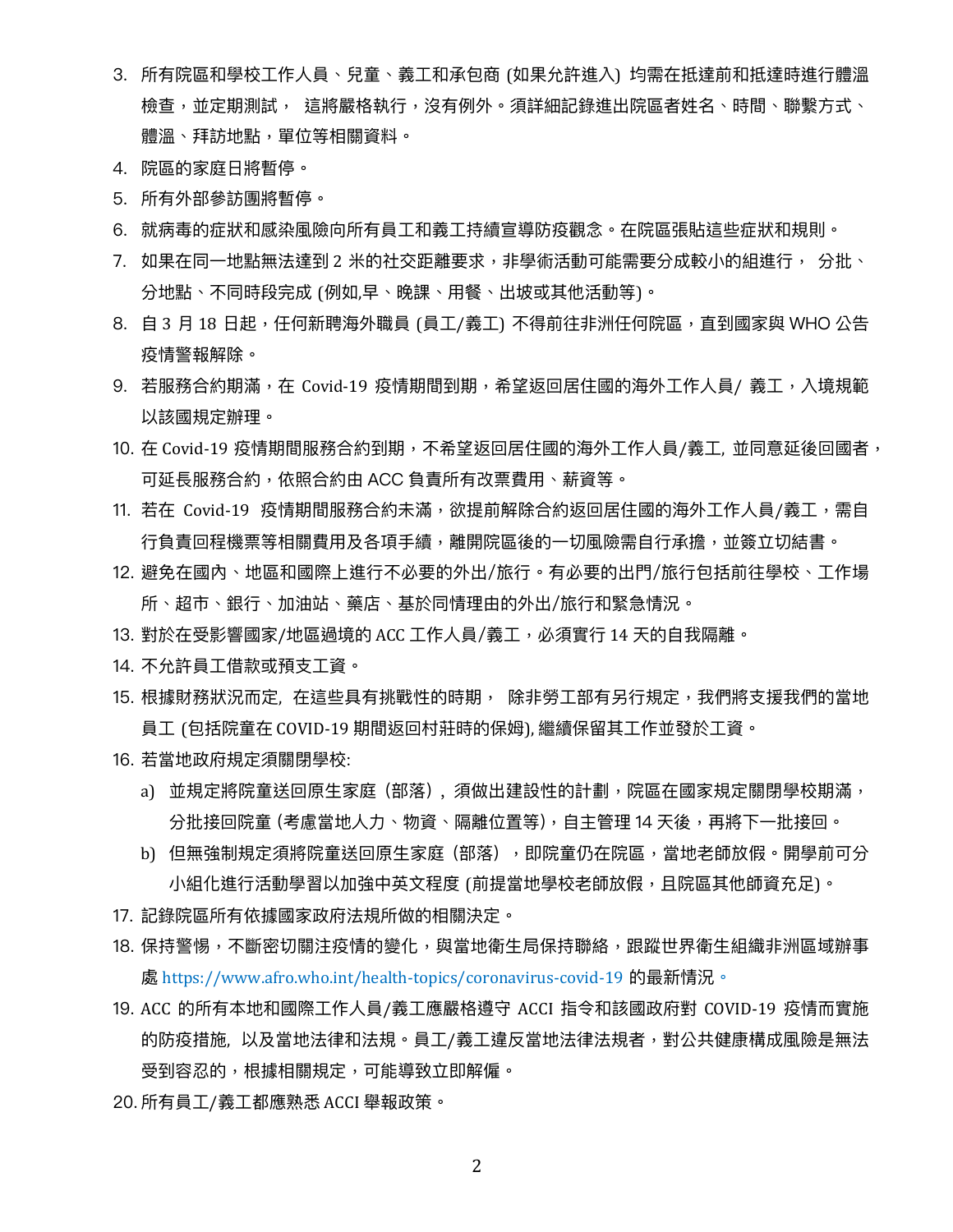21. 此公告應提供給所有本地和海外員工/義工,並明顯顯示在院區和學校的公告欄。

整個 ACC 社區的健康、福祉和安全是我們危機管理應對⼯作的核⼼。這是⼀個不確定、具破壞性、不像 往常一樣運作的時刻。在冠狀病毒疾病爆發期間,我們制定了適當的組織持續性運作模式,以便根據世 界衛生組織 (WHO)、國家和地方衛生當局的建議,根據情況的變化調整我們的運作。

我們都在面對同一個新挑戰,因為團結能使我們更加強大。我們須對彼此保持透明化,並恪守於我們的 宗旨。請照顧好您自己與您的親人。

Dear ACC Community and Staff

The Amitofo Care Center International (ACCI) is providing a vital service to vulnerable children in the African countries. The children and communities we serve are depending on us during these unprecedented challenges. Our thoughts are with all of our community members, donors and stakeholders around the world at this time.

Amitofo Care Center (ACC) has a long history of investing in vulnerable children's health, education, and wellbeing around its operations, and engaging with local communities and authorities with high levels of cooperation.

As coronavirus is triggering global economic uncertainties and probable recession, donations are drying up quickly. We continue to strive to do our best driving value for every dollar our donor community provides. ACC Centers in Africa have been implementing COVID-19 preparedness plans since January, and have increased its basic non-perishable food reserve and key living items two months above their normal level. Following the March 11 announcement from the World Health Organization, we have since activated our pandemic plan.

# **Basic Individual Protective Measures**

- 1. Regularly washing your hands with soap and running water or with an alcohol-based hand rub.
- 2. Cover mouth and nose with flexed elbow or tissue when coughing and sneezing, and wash your hands. Tissues should be discarded after use into a closed bin.
- 3. Maintain social distancing of 2 meters between yourself and anyone, especially those who is coughing, sneezing or with fever. The social distancing requirement may require some non-academic activities to be cancelled.
- 4. Avoid shaking hands, greet people with a wave, a node or palms together.
- 5. Avoid touching eyes, nose and mouth.
- 6. Avoid spitting in public.
- 7. Seeking medical care if you have fever, coughing and difficulty breathing.
- 8. Wipe down frequently areas including work stations, door handles, etc.

# **ACCI Directives**

ACC Centers should always comply with local governments' laws and regulations as a top priority. Furthermore, stricter rules and measures should be implemented throughout the Centers.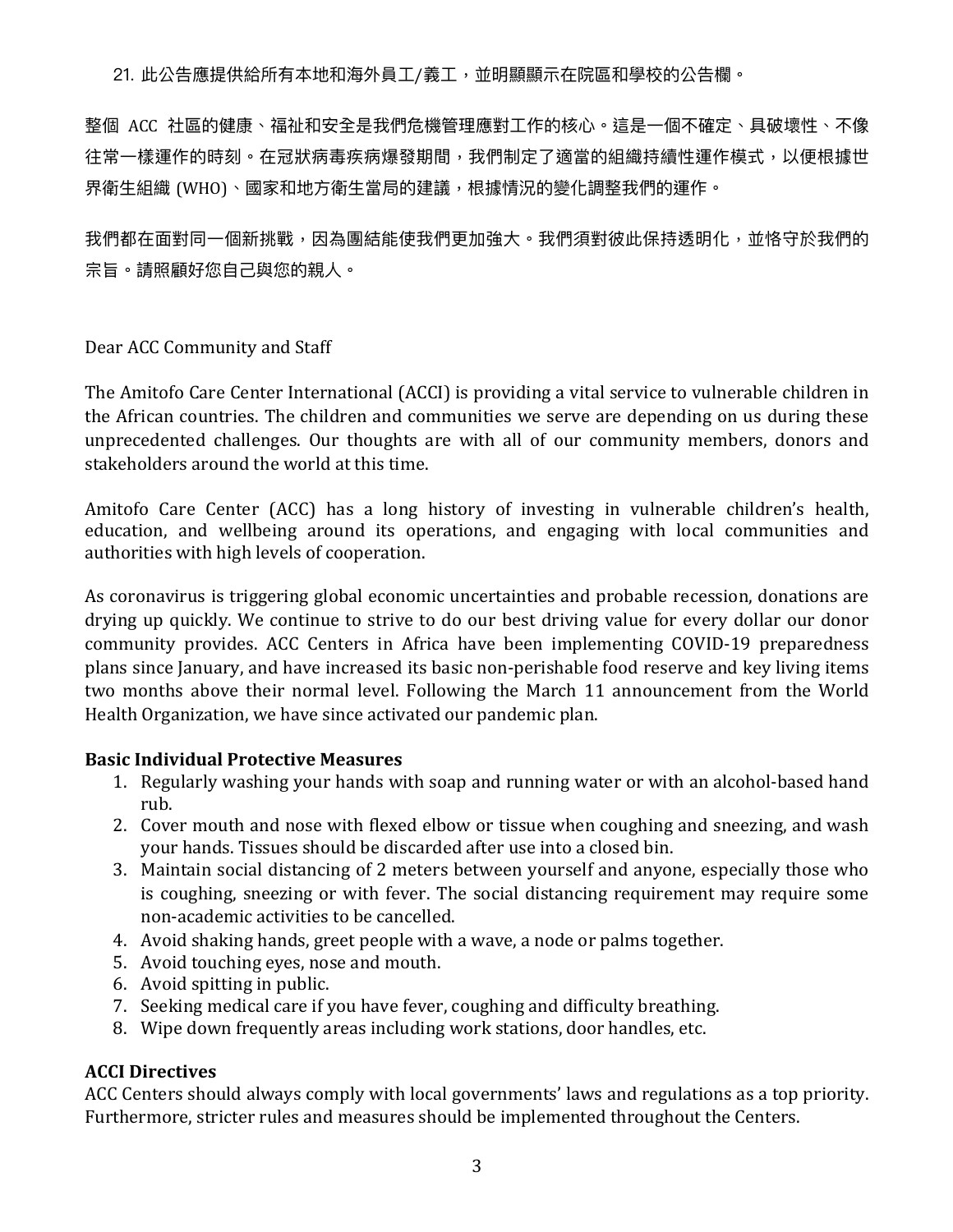- 1. Access to the Center's main ground should be limited to one entrance. Access to each site across the Center is strictly controlled.
- 2. Public visit is not allowed. Only authorized outside personnel by the Center Director will be permitted at the Center.
- 3. All Center and school staff, children, volunteers, and contractors (when allowed access) are subject to temperature screening before and on arrival and routinely tested with NO EXCEPTIONS. Name, time, contacting detail, temperature, site, department should be recorded in the log book.
- 4. Center's Family Day to suspend.
- 5. No external tour visits.
- 6. Counsel all employees and volunteers about the symptoms of the virus and the risk of contracting the infection. Post these symptoms and rules throughout the Center.
- 7. If 2-meter social distancing requirement cannot be met in the same venue, non-academic activities may require to be divided into smaller groups with differing sessions (e.g., Morning and evening prayer services, meals, activities, etc.).
- 8. From March 18, no overseas' new recruit (staff/volunteer) is allowed to travel to any Centers in Africa, until the COVID-19 alarm is officially off when announced by the host country and the World Health Organization.
- 9. Overseas staff/volunteer who wishes to return to country of residence, if service agreement expires during the Covid-19 outbreak period, are subject to destination local authorities travel advice and regulations.
- 10. Overseas staff/volunteer who do not wish to return to country of residence when service agreement expires during the Covid-19 outbreak period, and wishes to extend their service agreement. ACC shall make the necessary amendment to travel arrangement required.
- 11. Overseas staff/volunteer who wishes to return to country of residence, prior to service agreement expiry during the Covid-19 outbreak period, are required to sign the Release and Separation Form. Outgoing overseas staff/volunteer is responsible for all traveling related expenses.
- 12. Avoid non-essential travel domestically, regionally, and internationally. Essential travel include travel to school, workplaces, supermarkets, banks, petrol stations, pharmacies, travel on compassionate grounds, and emergencies.
- 13. A mandatory 14-day self-quarantine for ACC staff who have been in/transiting through affected countries.
- 14. No staff loans or wages advance.
- 15. Subject to availability of cash flow, we support our local employees (including dormitory mothers/nannies when children return to their village during COVID-19) to continue their employment with pay during these challenging periods, unless contrary to Labor Department requirements.
- 16. If the host government requires the school to be closed:
	- a) Where it also stipulates that the children should be returned to their tribes, Center is to rollout a constructive plan to bring children back when school reopens in small groups and provide 14-day self-quarantine (consider local manpower, supplies and availability of isolation space, etc.).
	- b) No compulsory requirement to send children back to their tribes and local teachers are on school holiday. Before school reopens can divide children into smaller groups for interactive activities. Learn through play, to enhance other language skills such as